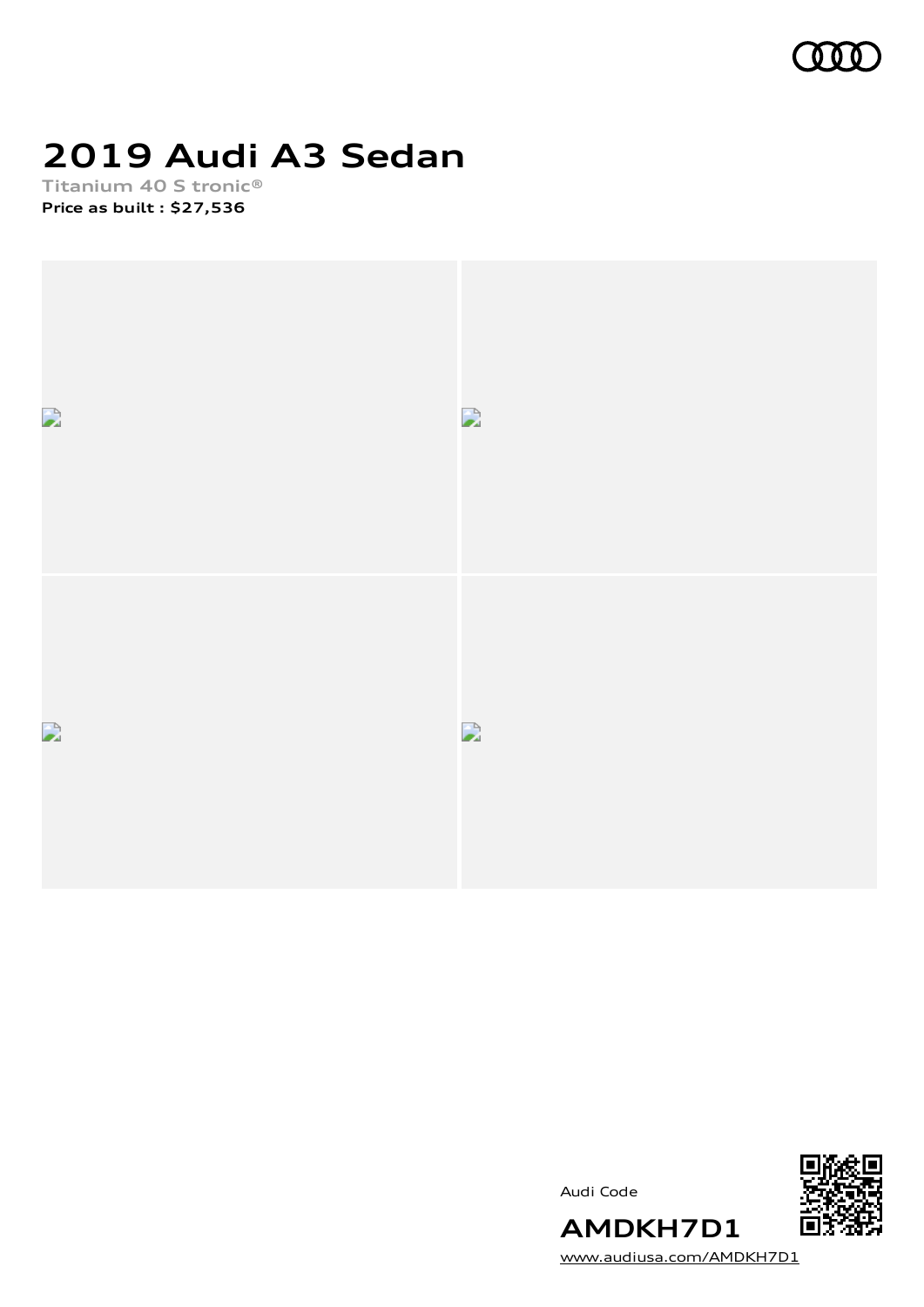### **Summary**

**Audi 2019 Audi A3 Sedan** Titanium 40 S tronic®

**Price as buil[t](#page-10-0)** \$27,536

### **Exterior colour**

Nano Gray metallic

#### **Interior colour**

| Black |
|-------|
| Black |
| Black |
| Black |
|       |

### D

#### **Further Information**

| Warranty        | N٥           |
|-----------------|--------------|
| Mileage         | 25,575 miles |
| Type of vehicle | Used car     |

#### **Audi Code** AMDKH7D1

**Your configuration on www.audiusa.com** [www.audiusa.com/AMDKH7D1](https://www.audiusa.com/AMDKH7D1)

**Commission number** 65a402ab0a0e09b05160

### **Technical Specifications**

Engine type 2.0-liter four-cylinder Displacement/Bore and 1,984/82.5 x 92.8 cc/mm stroke Torque 222 lb-ft@rpm Top track speed  $130$  $130$  mph mph  $^{\rm 1}$ Acceleration (0 - 60 mph) 6.9 seconds seconds Recommended fuel Regular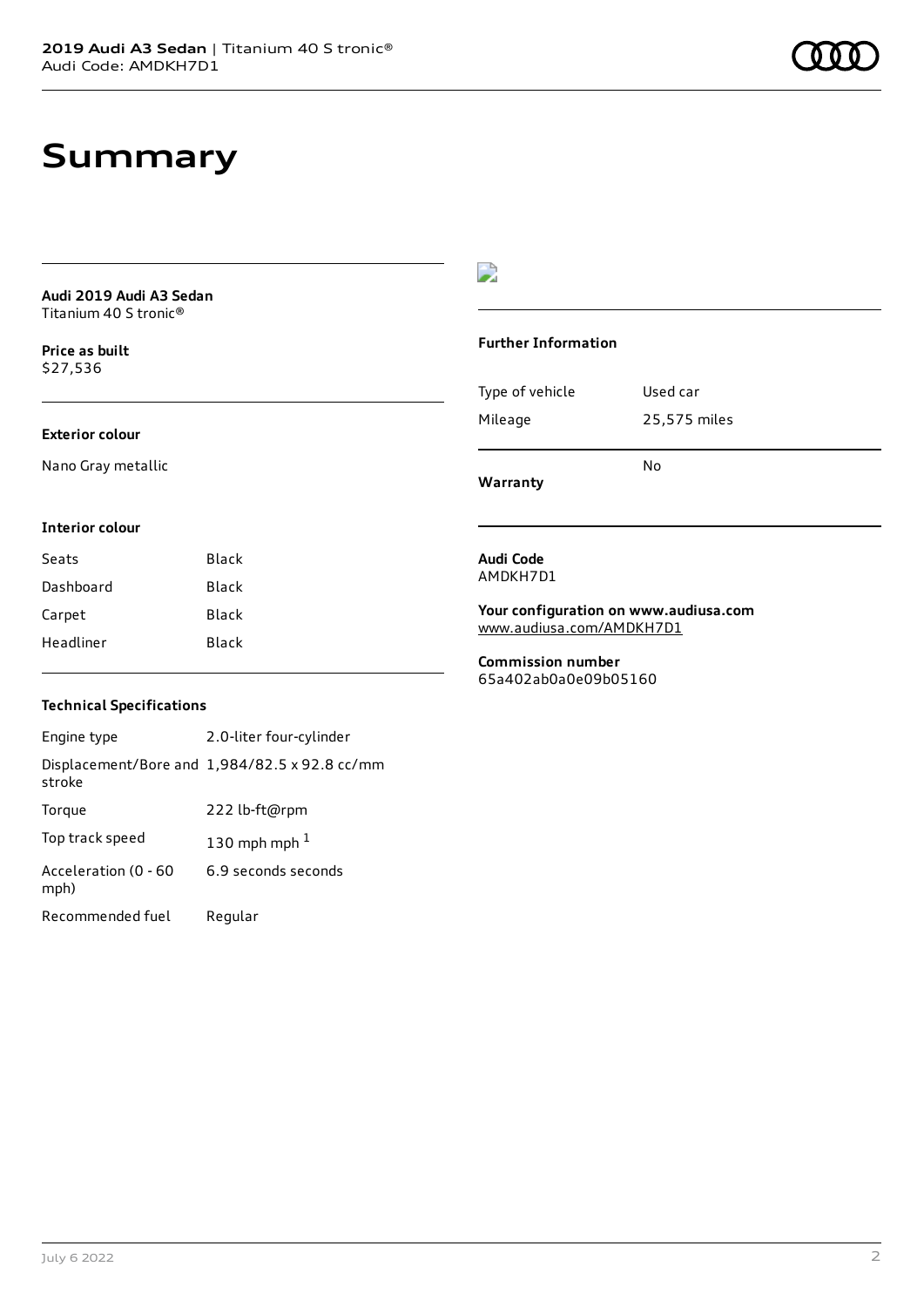# **Equipment**

Nano Gray metallic

Audi advanced key-keyless start, stop and entry

Sport suspension

Black Optic exterior package

18" 5-double-spoke design bi-color finish wheels

Convenience package

Ambient LED interior lighting package

Audi drive select

MMI® radio

Audi side assist











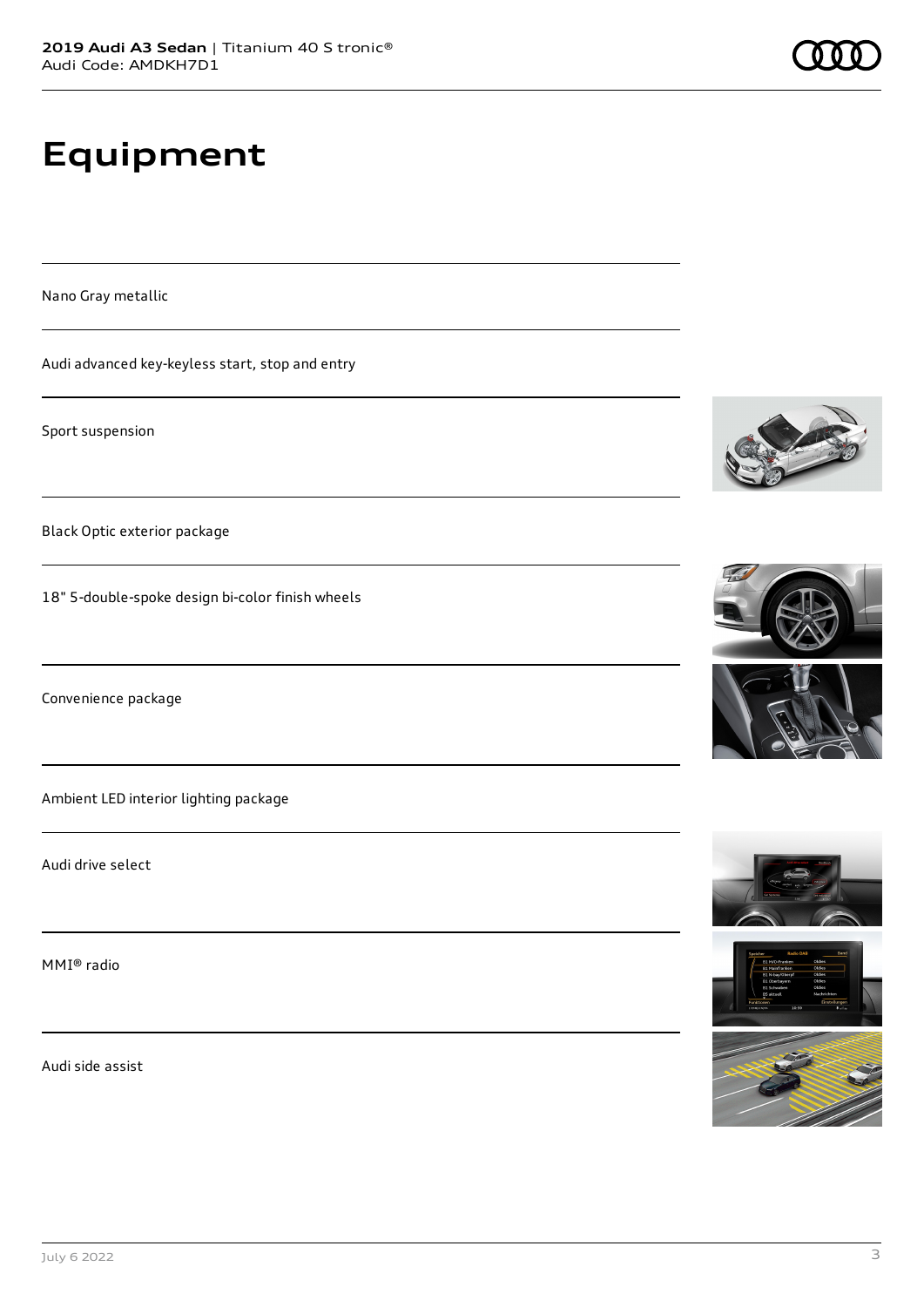**Standard features**

| 4UB             | Driver and front-passenger advanced airbags                         |
|-----------------|---------------------------------------------------------------------|
| 1 A S           | Electronic Stability Control (ESC) with<br>traction control (ASR)   |
| UH1             | Electromechanical parking brake                                     |
| 8T <sub>2</sub> | Cruise control with coast, resume and<br>accelerate features        |
| 6Y8             | Top track speed of 155 mph                                          |
| 4H3             | Integrated child door locks in rear doors                           |
| 1N3             | Electromechanical power steering                                    |
| 7K6             | Tire-pressure monitoring system                                     |
| 4X3             | Front thorax side airbags and Sideguard®<br>head curtain airbags    |
| 8N6             | Rain/light sensor for automatic windshield<br>wipers and headlights |
| 3B7             | Lower Anchors and Tethers for Children<br>(LATCH) in rear seats     |
|                 |                                                                     |

### **Exterior**

| <b>PPV</b>      | Titanium Edition package                                 |
|-----------------|----------------------------------------------------------|
| 0P <sub>0</sub> | Dual exhaust outlets with chrome tips                    |
| 6XD             | Power-adjustable heated exterior side<br>mirrors         |
| 1S1             | Car jack                                                 |
| 9T1             | Heated windshield washer nozzles                         |
| 0 <sub>N4</sub> | 4-link rear suspension                                   |
| 8IH             | Xenon plus headlights with LED daytime<br>running lights |
| 8TB             | Rear fog lights                                          |
| HX9             | 18" 225/40 all-season tires                              |
| 8SK             | LED taillights                                           |

# 4KC Side and rear windows in heat-insulating

glass

**Exterior**

### **Interior**

| QJ1              | Aluminum interior package (climate control<br>vent and door handle surrounds, mirror and<br>window control trims) |
|------------------|-------------------------------------------------------------------------------------------------------------------|
| 3FB              | Panoramic sunroof                                                                                                 |
| 7M3              | Aluminum door sill inlays                                                                                         |
| 6NQ              | Black cloth headliner                                                                                             |
| 9AK              | Dual-zone automatic climate control                                                                               |
| 412              | Manual-dimming interior rear view mirror                                                                          |
| 1 XW             | Three-spoke multifunction steering wheel                                                                          |
| 6F3              | Front center armrest                                                                                              |
| 7F <sub>9</sub>  | Leather-wrapped gear selector                                                                                     |
| 3 <sub>NU</sub>  | Load-through facility                                                                                             |
| 7HA              | Standard leather package                                                                                          |
| N4M              | Leather seating surfaces                                                                                          |
| 4A3              | Heated front seats                                                                                                |
| 5 <sub>M</sub> A | Micrometallic Silver inlays                                                                                       |
|                  |                                                                                                                   |

### **Infotainment and Driver Assistance**

| KA <sub>2</sub> | Rear view camera                                                                                                                              |
|-----------------|-----------------------------------------------------------------------------------------------------------------------------------------------|
| 6K2             | Audi pre sense® front with pedestrian<br>protection                                                                                           |
| 7W1             | Audi pre sense <sup>®</sup> basic                                                                                                             |
| UI <sub>2</sub> | Audi smartphone interface including Apple<br>CarPlay <sup>™</sup> and Google <sup>™</sup> Android Auto <sup>™</sup> for<br>compatible devices |

### **(1/2)**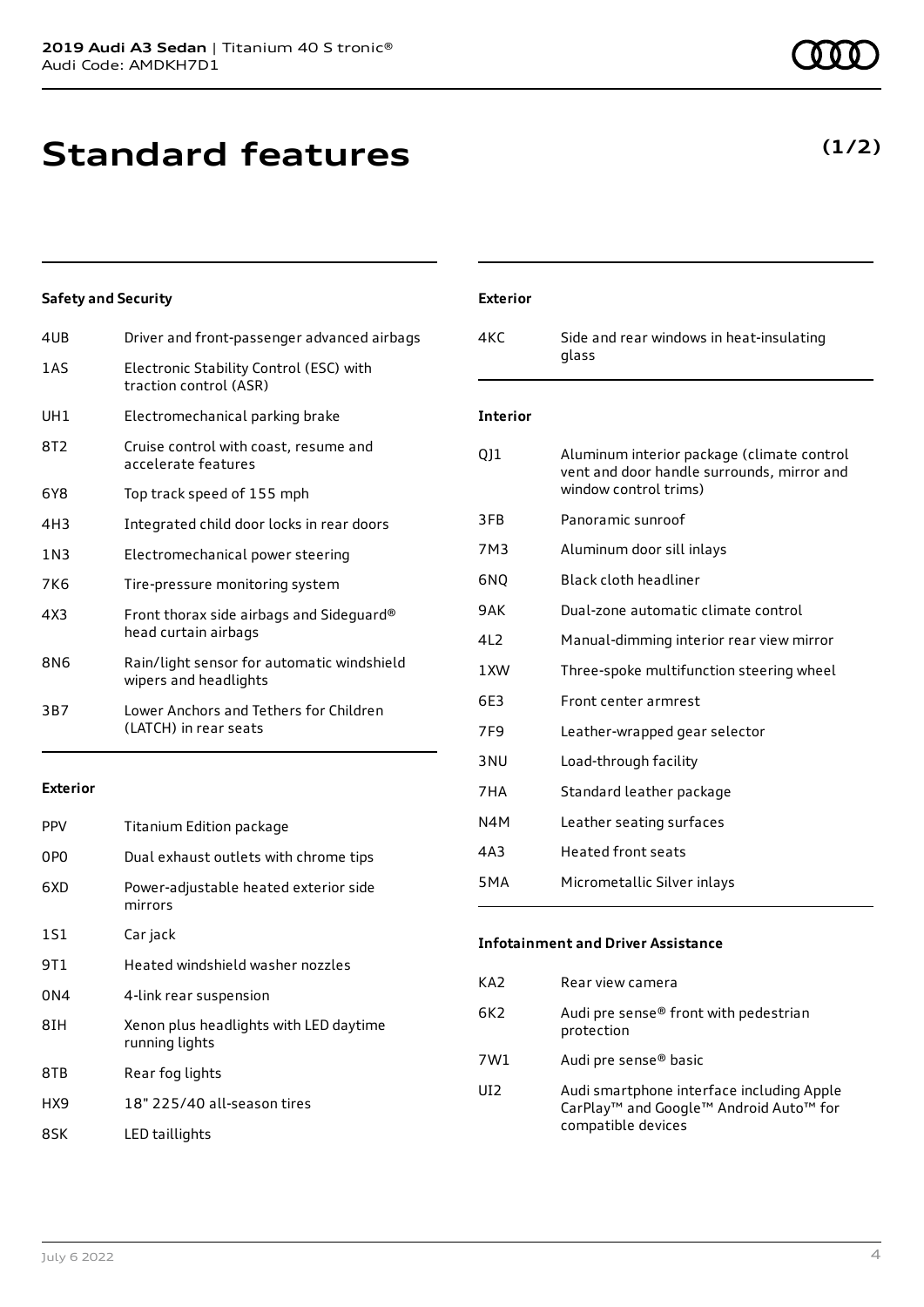### **Standard features**

### **Infotainment and Driver Assistance**

| 9VD. | Audi sound system         |
|------|---------------------------|
| 9S5  | Driver information system |
| 7UH  | Connectivity package      |

- QV3 SiriusXM® Satellite Radio
- 9ZX BLUETOOTH® wireless technology preparation for compatible devices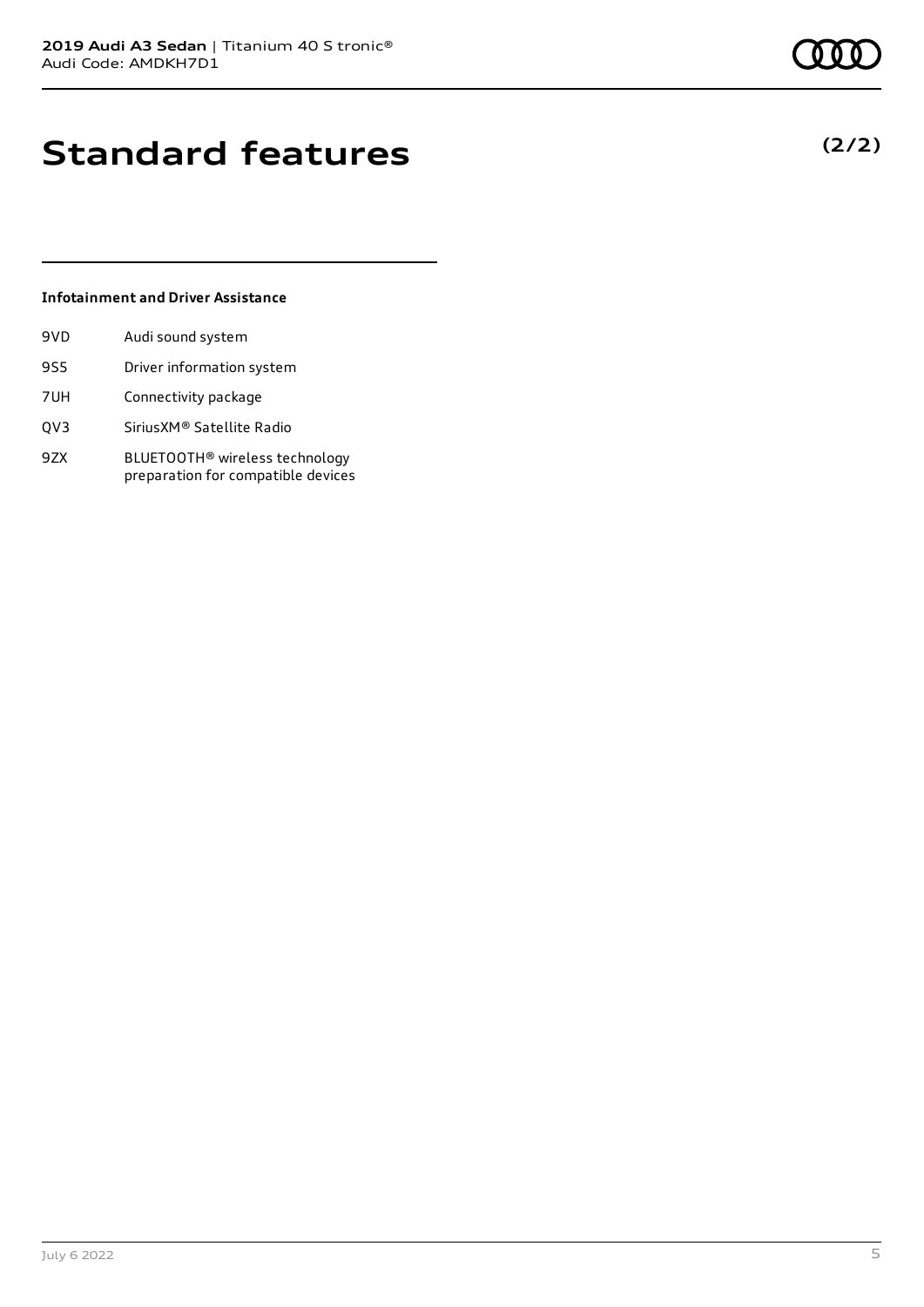### **Dealer remarks**

TITANIUM PKG, SIDE ASSIST, KEYLESS, SPORT SUSPENSION, CARPLAY, REAR CAMERA, SUNROOF, Our No Hassle Internet Pricing mission is to present value to all of our customers. No Hassle Internet Pricing is achieved by polling over 20000 vehicle listings hourly. This ensures our customers receive real-time No Hassle Pricing on every pre-owned vehicle we sell. We do not artificially inflate our prices in hopes of winning a negotiating contest with our customers! Our pricing is based on actual transactions. After doing business from New Hampshire to California we find this approach is by far the best for our customers.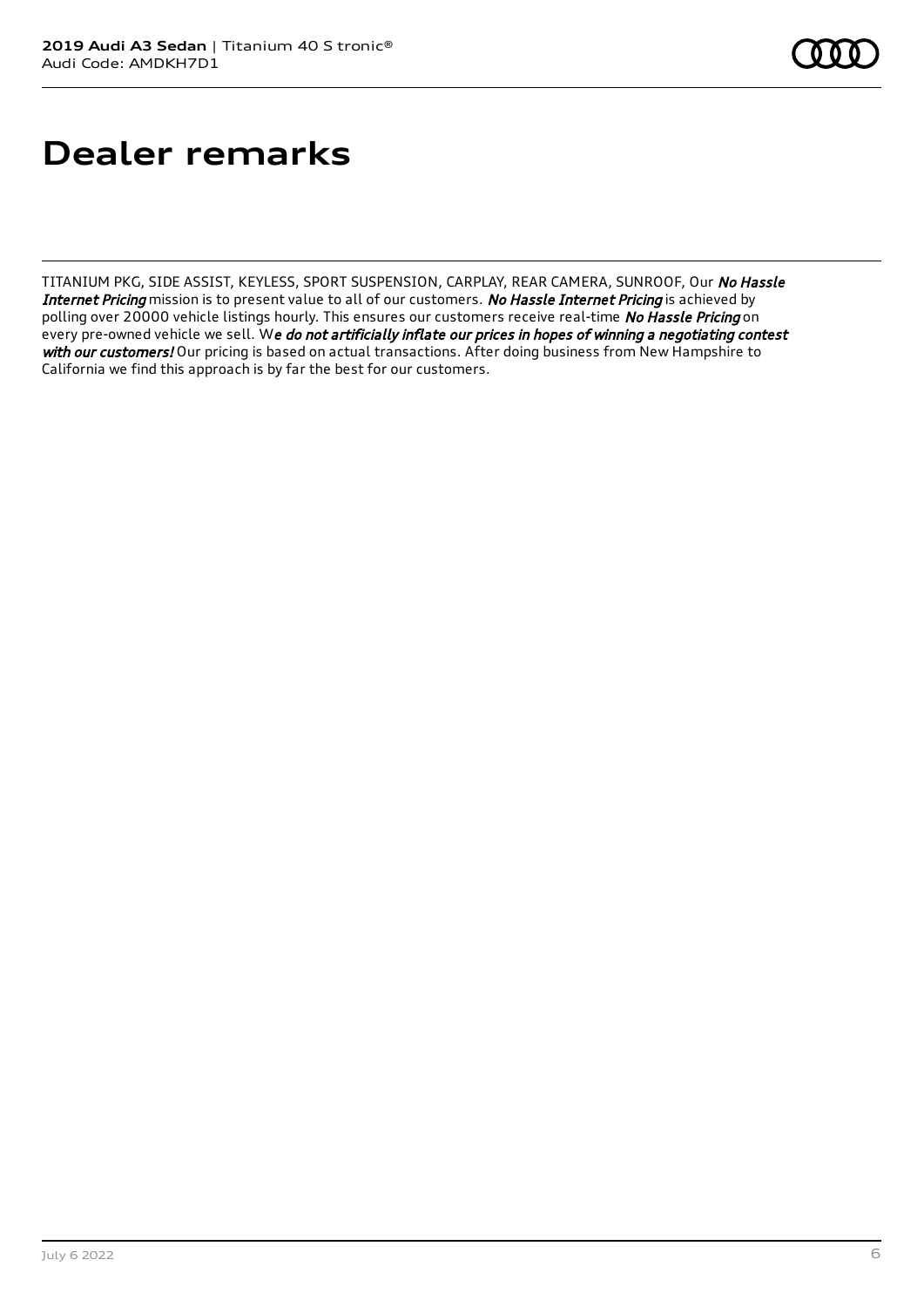# **Technical Specifications**

### **Engineering | Performance**

| Engine type                                 | 2.0-liter four-cylinder                       |
|---------------------------------------------|-----------------------------------------------|
| Acceleration (0 - 60<br>mph)                | 6.9 seconds seconds                           |
| Power Level                                 | 40                                            |
| Engine block                                | Cast-iron                                     |
| Induction/fuel injection Turbocharged/TFSI® |                                               |
| Cylinder head                               | Aluminum-alloy                                |
| Max. output ps/hp                           | 184 @ rpm                                     |
| stroke                                      | Displacement/Bore and 1,984/82.5 x 92.8 cc/mm |
| Top track speed <sup>1</sup>                | 130 mph mph                                   |
| Torque                                      | 222 lb-ft@rpm                                 |
| Valvetrain                                  | 16-valve DOHC                                 |

### **Transmission | Drivetrain**

| Gear ratios: 6th         | 0.755:1                                                                                           |
|--------------------------|---------------------------------------------------------------------------------------------------|
| Gear ratios: 7th         | 0.635:1                                                                                           |
| Gear ratios: Reverse     | 2.901:1                                                                                           |
| Drivetrain type          | S tronic <sup>®</sup> dual-clutch                                                                 |
| Gear ratios: Final Drive | 1st-5th 4.769: 1, 6th-7th &<br>Reverse 3.444: 1                                                   |
| Gear ratios: 4th         | 0.925:1                                                                                           |
| Transmission             | Seven-speed S tronic <sup>®</sup> dual-clutch<br>automatic transmission and front-<br>wheel drive |
| Gear ratios: 5th         | 0.705:1                                                                                           |
| Gear ratios: 2nd         | 2.750:1                                                                                           |
| Gear ratios: 3rd         | 1.767:1                                                                                           |
|                          |                                                                                                   |

### **Electrical system**

| Alternator | 14 Volts - 320A |
|------------|-----------------|
| Battery    | 12 Volts - 59Ah |

### **Steering**

| Steering type                              | Electromechanical power steering<br>system |
|--------------------------------------------|--------------------------------------------|
| Turning diameter, curb- 36.1 ft<br>to-curb |                                            |
| Steering ratio                             | 15.3:1                                     |

#### **Suspension**

| Front axle | MacPherson strut front suspension |
|------------|-----------------------------------|
| Rear axle  | Four-link rear suspension         |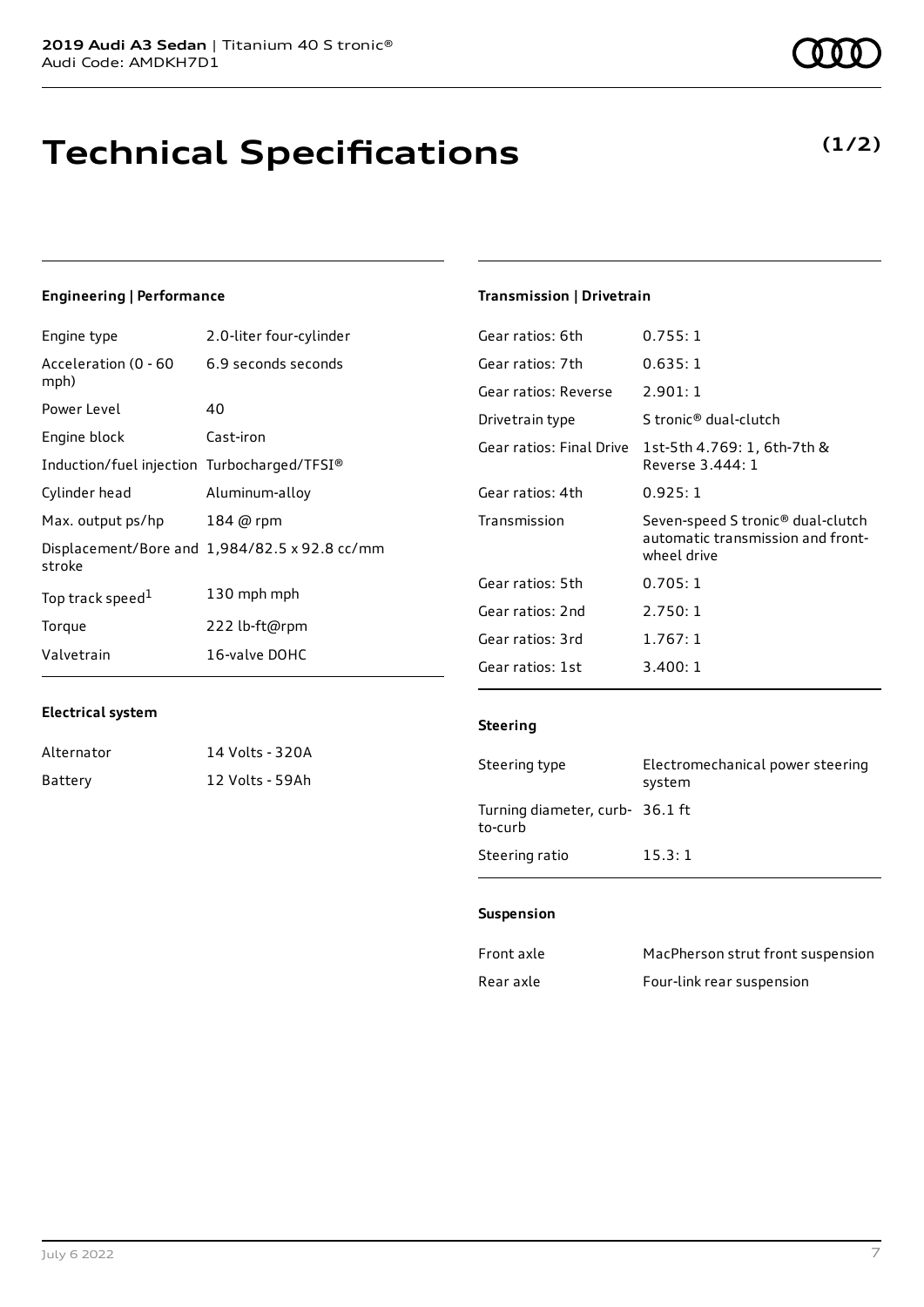# **Technical Specifications**

### **Brakes**

| <b>Front brakes</b>  | 12.3 (ventilated disc) in                                                                                           |
|----------------------|---------------------------------------------------------------------------------------------------------------------|
| Rear brakes          | 10.7 (solid disc) in                                                                                                |
| Parking brake        | Electromechanical                                                                                                   |
| <b>Body</b>          |                                                                                                                     |
| Material             | Lightweight construction<br>technology - fully galvanized steel<br>unibody with aluminum hood and<br>front subframe |
| Corrosion protection | Multistep anti-corrosion protection                                                                                 |

### **Warranty | Maintenance**

| Warranty    | 4-year/50,000 mile Audi New<br>Vehicle Limited Warranty                 |
|-------------|-------------------------------------------------------------------------|
| Maintenance | 12-month/10,000 mile NO<br><b>CHARGE first scheduled</b><br>maintenance |

#### **Interior measurements**

| Seating capacity                          | 5                      |
|-------------------------------------------|------------------------|
| Shoulder room, rear                       | 53.0 in                |
| Head room with front<br>sunroof           | 36.5 in                |
| Leg room, rear                            | 35.1 in                |
| Shoulder room, front                      | 54.8 in                |
| Head room with rear<br>sunroof            | 36.1 in                |
| Head room, rear                           | 36.3 in                |
| Leg room, front                           | 41.2 in                |
| Head room, front                          | 37.4 in                |
| Cargo volume, rear<br>seatbacks up/folded | 10.0, N/A cu ft, cu ft |

### **Exterior Measurements**

| Height                        | 55.5 in                                                     |
|-------------------------------|-------------------------------------------------------------|
| Length                        | 174.1 $(174.3 \text{ with } S \text{ line}^{\circledR})$ in |
| Wheelbase                     | 102.2 in                                                    |
| Drag coefficient              | 0.31 Cw                                                     |
| Overall width with<br>mirrors | 77.2 in                                                     |
| Track rear                    | 60.1 in                                                     |
| Track front                   | 61.2 in                                                     |
| Curb weight                   | 3,439 lb                                                    |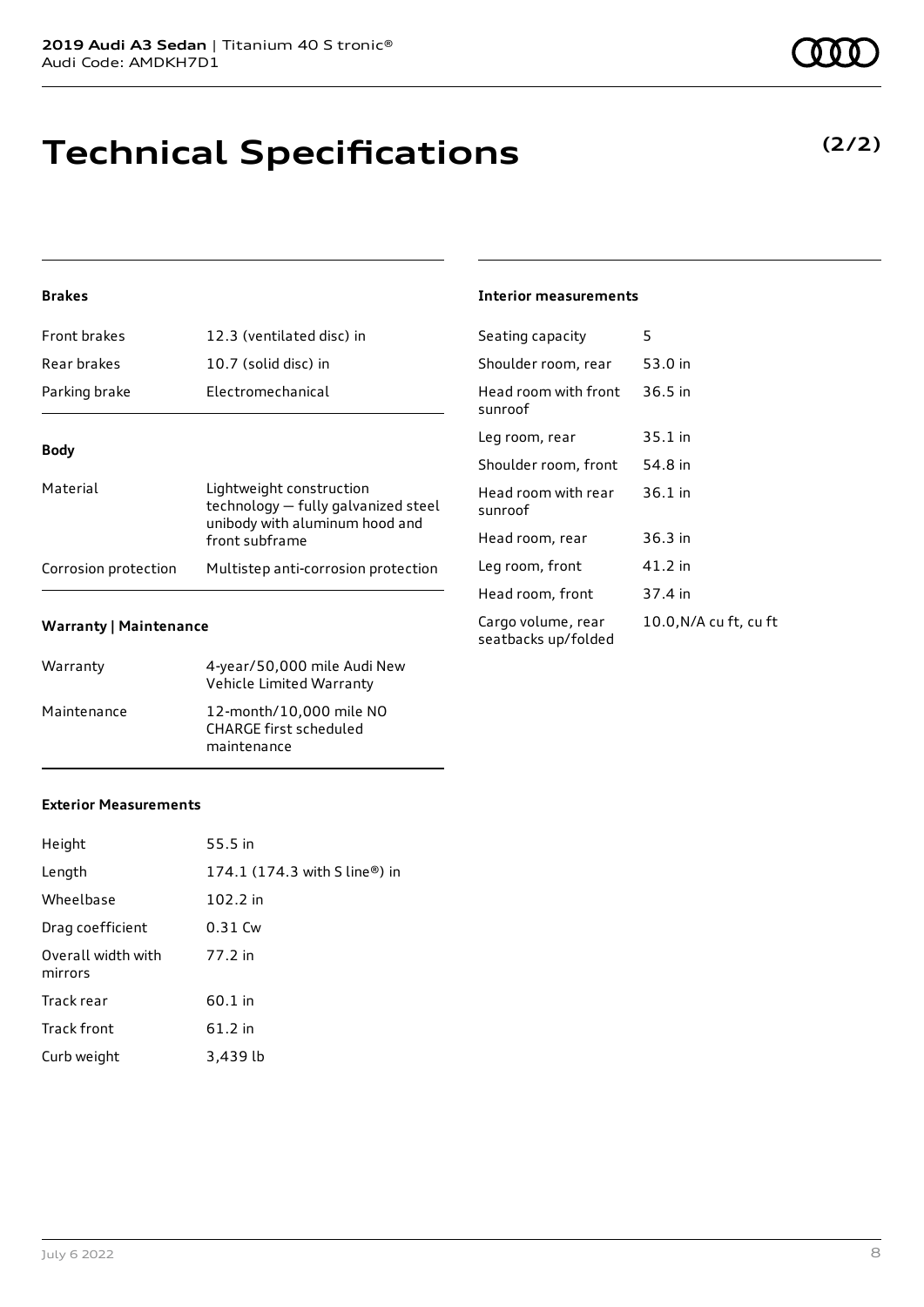### **Consumption- and emission**

**Consumption by NEDC**

combined 29 mpg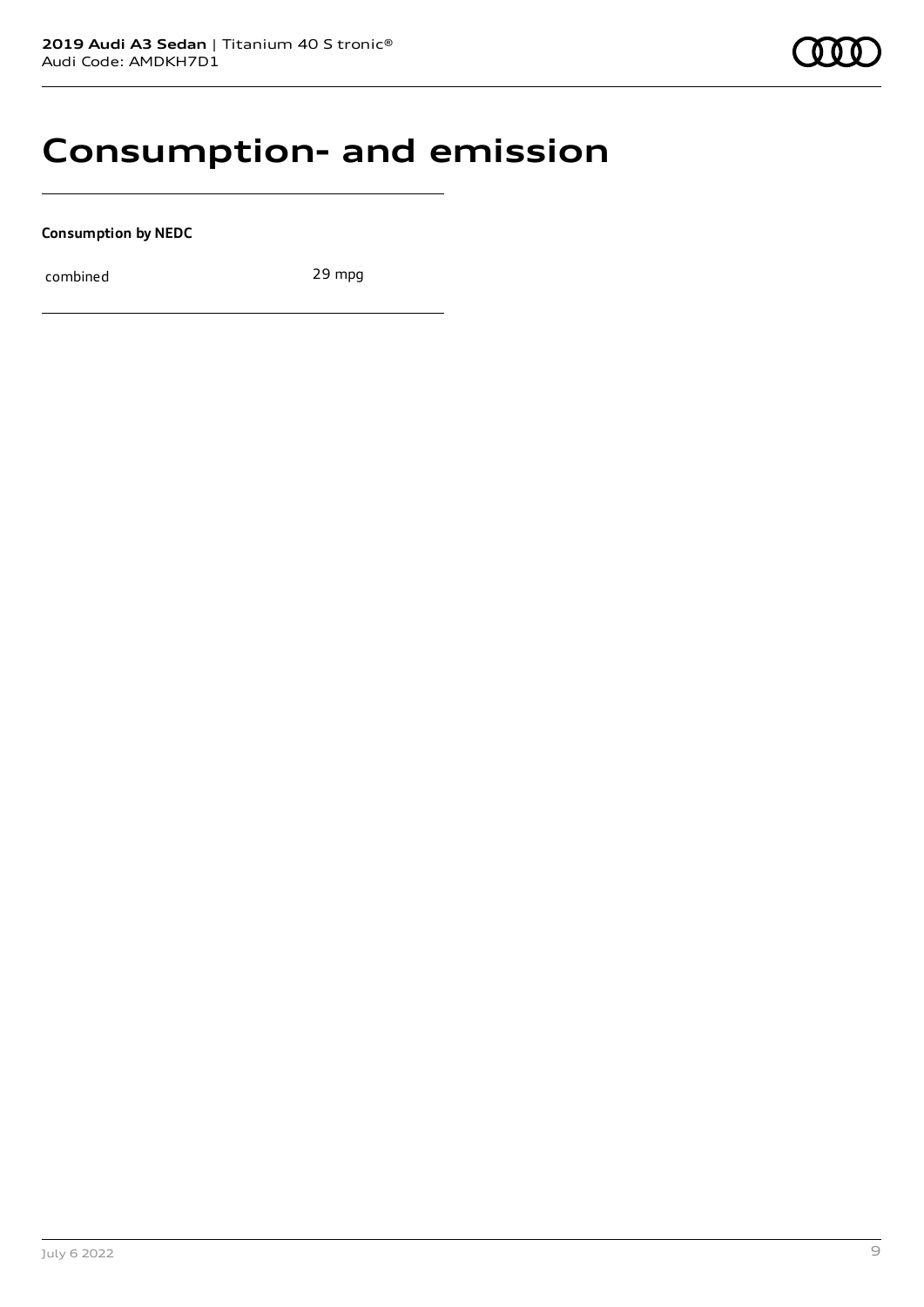

### **Contact**

Dealer **Audi North Miami**

1995 Ne 142nd Street 33181 North Miami FL

Phone: 3059525900 FAX: 3059490940

www: [https://www.audinorthmiami.com](https://www.audinorthmiami.com/)